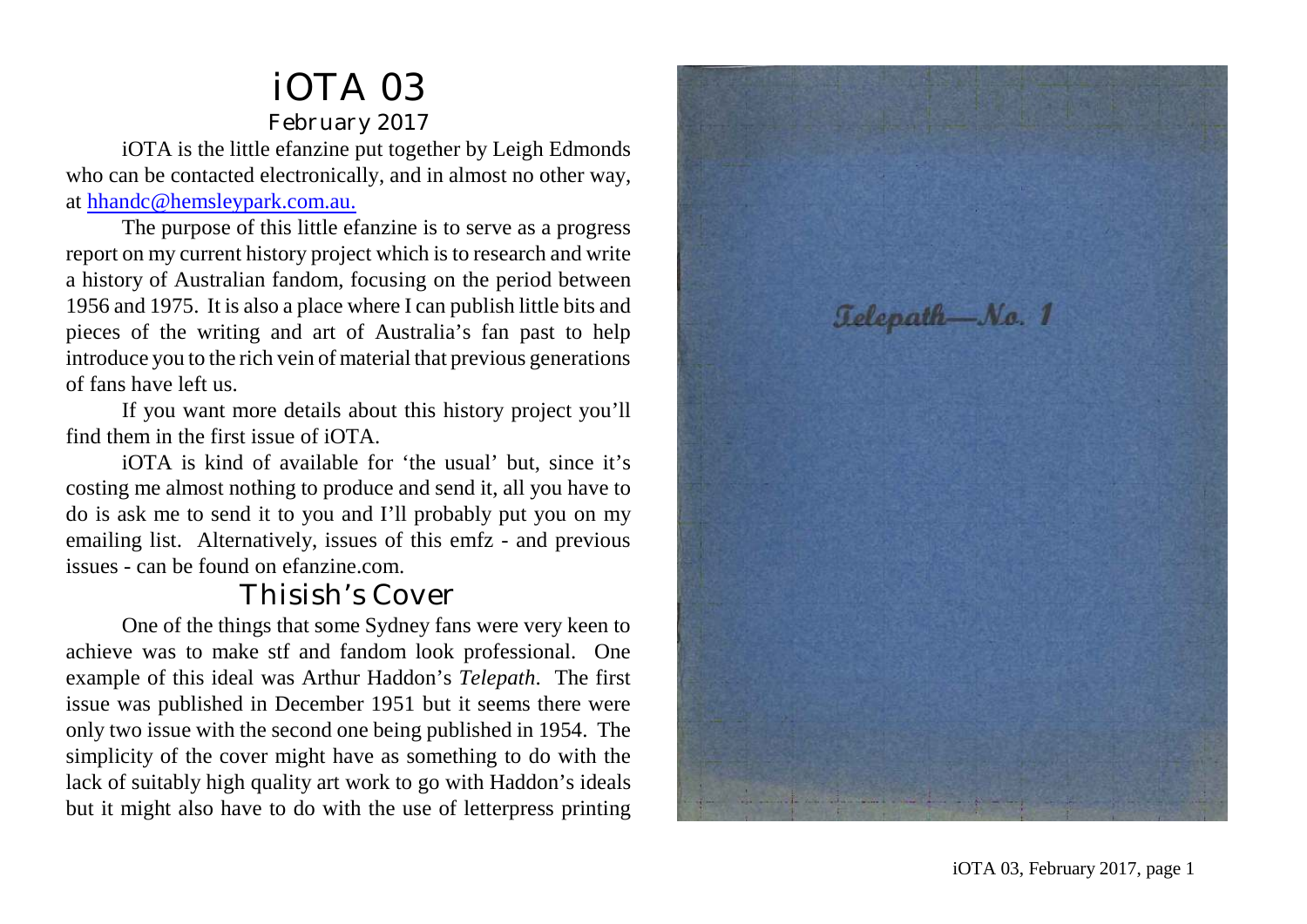through the entire issue, which must have been either expensive or time consuming, or both, at the beginning of the 1950s. (This image comes from efanzine where it was probably put by Kim Huett.)

### Fans We Have Known

Some people who come into fandom leave little trace through their fan activity but are memorable for their personalities. Here's one who played a part in shaping the ethos of The Magic Puddin Club slan shack in Melbourne in the mid 1970s.

HAM HAMMS IT UP: John Ham provided his own idea of theatrical entertainment at Degraves Tavern last Wednesday. As people arrived they were greeted with the sight of John frozen as if in mid movement. Behind him was a sign warning people to be sure that their Statis Field Neutralizers were switched on, and John himself was in the process of making an entry in a log book when (obviously) his neutralizer had stopped working. Many attempts were made to make him move by telling funny storied but all to no avail. Finally, after having been static for an hour and a half John moved again and, as spectators applauded, declared that he needed a drink

(*Fanew Sletter* 20, 21 January 1975)

JOHN HAM'S ADVENTURE: Wishing to bask himself in the warm, health giving rays of the evening sun, John Ham one recent evening took himself for a stroll down Drummond Street, Carlton. His wanderings took him a distance and he fell into conversation with a gentleman who, it eventuated, is the proprietor of the local House of Ill Repute. John was invited inside to partake a cup of coffee and whilst there he noticed a

particularly striking marble chess board which was serving in a task well below its station as the top of a small table. After considerable negotiationJohn bought the board for the sum of a mere \$15. Only somebody like John Ham could enter a brothel and emerge having spent his money on something so concrete.

#### (Fanew Sletter 22, 4 February 1975)

# From the Historiography Shelf

In this issue we're returning to the thoughts of G R Elton who, according to the blurb on my copy of his book, was 'a Cambridge historian of formidable erudition and emphatic views' whose work on Tudor England was 'well known'. This book, *The Practice of History*, was published in 1967 and his continual use of 'he' locates his thinking in a period even before that. (I bought this copy second hand at Elizabeth's Second Hand Bookshop in the late 1980s, probably in Fremantle, for \$3.50. The name of the original owner has been whited-out (is that an approved verb?).)

The idea to consider in this selection from Elton's book is the question of who is to be master, the historian or the evidence? I'm one of those folk who believed that a historian has to take in as much of the evidence as possible, then use some guiding principle to work out what it all means and then find a way of telling an interesting story from that evidence. Elton might put it a bit differently, but I think we're both on the same page when it comes to how a historian should be guided to the story by the evidence, not by the need to construct a readable story. So far in my experience of writing history from the evidence it has never let me down and always given me stories far richer than my imagination could ever have given me. (Which might tell you something about my imagination.)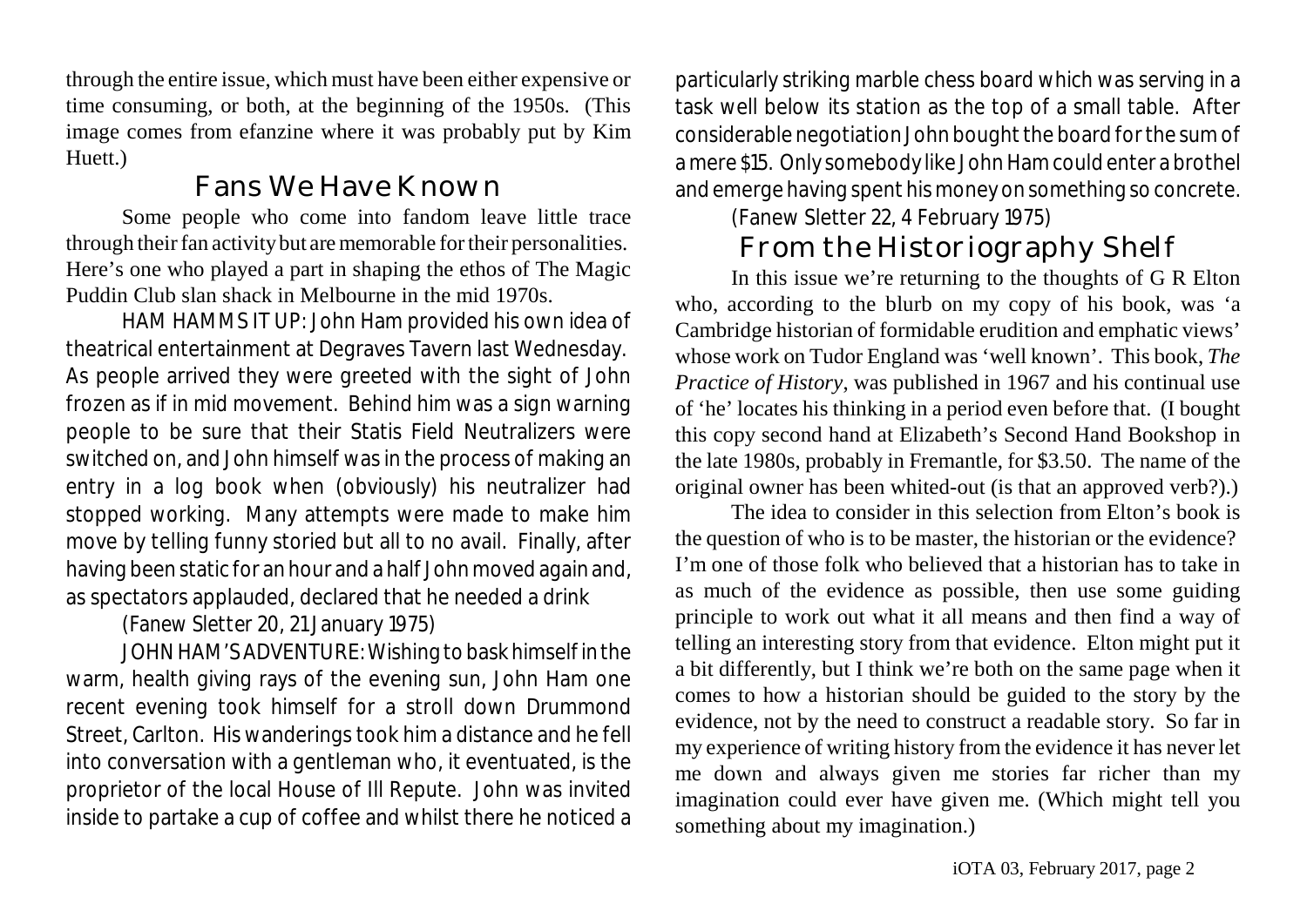A more serious problem arises as soon as the historian proceeds from the establishment of a fact to the asking of complex questions. This is the notorious problem of the selection of evidence. The process of historical enquiry and reconstruction must work by means of selection. The mass of extant history cannot be remembered or even recorded without a deliberate choice by the historian, preserving this and discarding that. This is true of even the simplest forms of history. A medieval city chronicler will record outstanding events, such as deaths or floods or celebrations. Hundreds of men will have died that year within his knowledge, but he will commemorated a mere dozen. In so doing he applies a principle of selection, he answers the historically valid, if not very high-powered, question - who of importance died this year? Yet no two people may agree on the answer to this question. I may well wish to include my uncle and see no point in your second cousin, even if he did hold office as town scavenger. The very discovery of evidence depends on a selection of facts upon some principle of choice implicit in the question one asks, and there are therefore two variable involved at once: the question asked, and the arbitrarily determined choice. It is for this reason that some would deny the possibility of objective history at all and would claim that there is no history, only historians. In actual practice, however, the problem is not quite so devastating as it may appear in theory. We are often told by the very act of asking a question the historian artificially limits his choice of material - that he finds in the evidence that for which he looks. Out of this limited

range come further questions, themselves predetermined by the first question asked. The evidence is allegedly never in a position to play freely upon the enquiring mind, to suggest questions which are forced upon the historian, not forced by him on the material. This sounds a convincing indictment, and there possibly are historians who proceed from this unsatisfactory way. One can only speak from personal experience, and I must say that things do not happen quite like this.

The proper - and, as I believe, the common - way is different. The historian must certainly make one initial choice, of main area of study or line or approach. But after that (if he is worth considering at all) he becomes the servant of his evidence of which he will, or should, ask no specific questions until he has absorbed what it says. At least, his questions remain general, varied, flexible: he opens his mind to the evidence both passively (listening) and actively (asking). The mind will indeed soon react with questions, but these are questions suggestedby the evidence, and though different men may find different questions arising from the same evidence the differences are only to a very limited extent dictated by themselves.

#### (Elton, *The Practice of History*, pp. 82-83.)

# Fabulous Fannish Fotos

Sooner or later I was going to start publishing photographs from the fannish past in iOTA. I was waiting until I had the opportunity to see and scan the photographic collections of fans for use in the published history and also for publication here.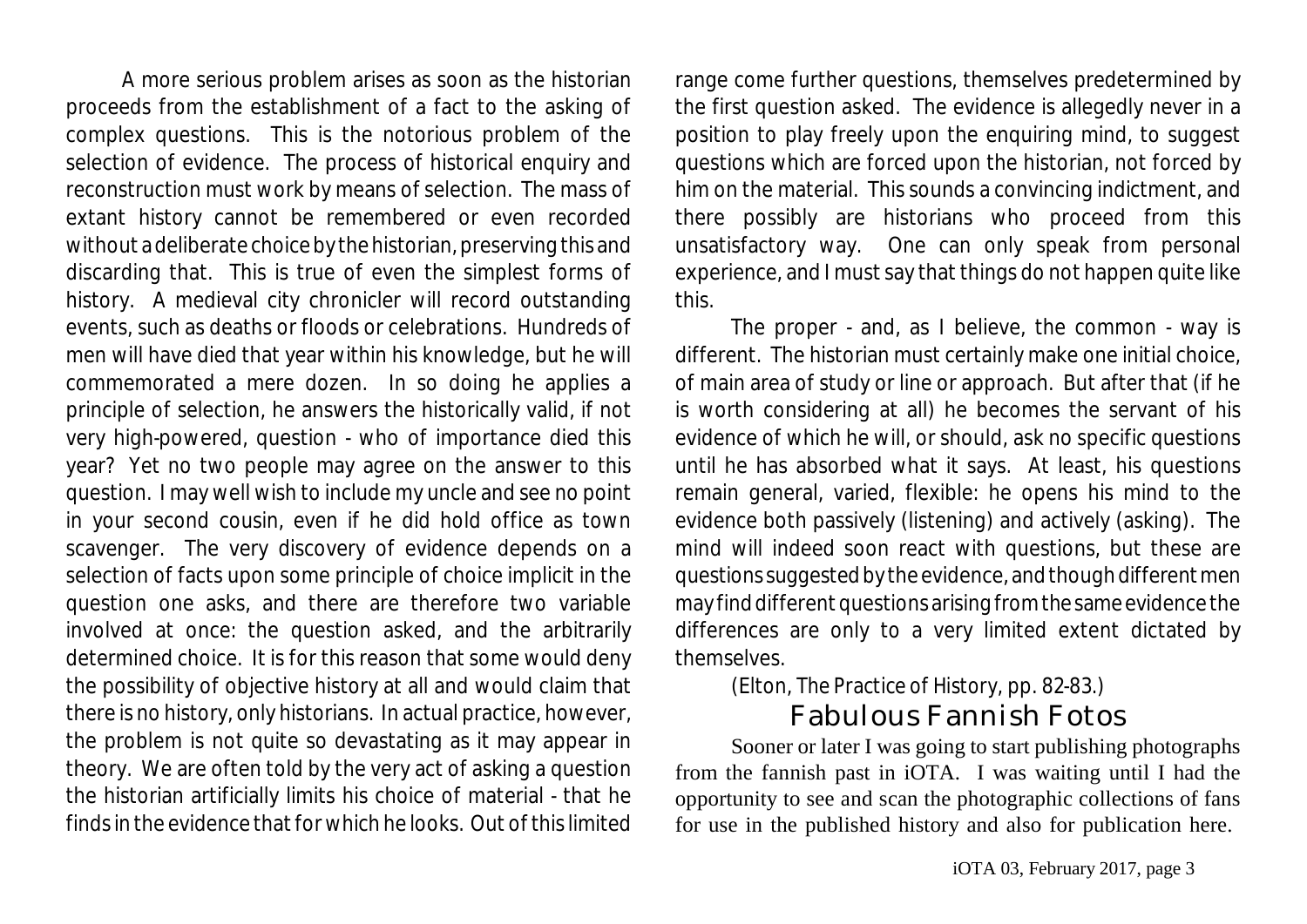Then I remembered that Valma and I had our own small collection of photographs, so that is where we will begin.

In addition to that, looking at photos of fans in the past, often ourselves, is a very odd experience. Did I look like that back then? What on earth did I think I was doing? Who is that I'm with? All strange and embarrassing questions. So, before putting others through the experience, I thought I'd best start with myself.



Here's Leigh Edmonds, a photo taken before the Easter conference in 1968, no doubt by Lee Harding. Note the short hair and the acne. The person out of focus in the background is almost certainly John Breden.

Next is a photo taken of Leigh Edmonds at the masquerade of the 1973 Easter convention, probably at the Victoria Hotel. Why am I (slipping back into first person for a moment) dressed in this ridiculous costume. I had no idea until I showed this photo

to Robin Johnson who recalled that a group of us had gone to the masquerade dressed as characters from 'The Wizard of Id'. Fairly obviously, I'm dressed as Sir Rodney. The only thing I remember about this is that although the chain mail was made out of string painted silver, it was still bloody heavy.

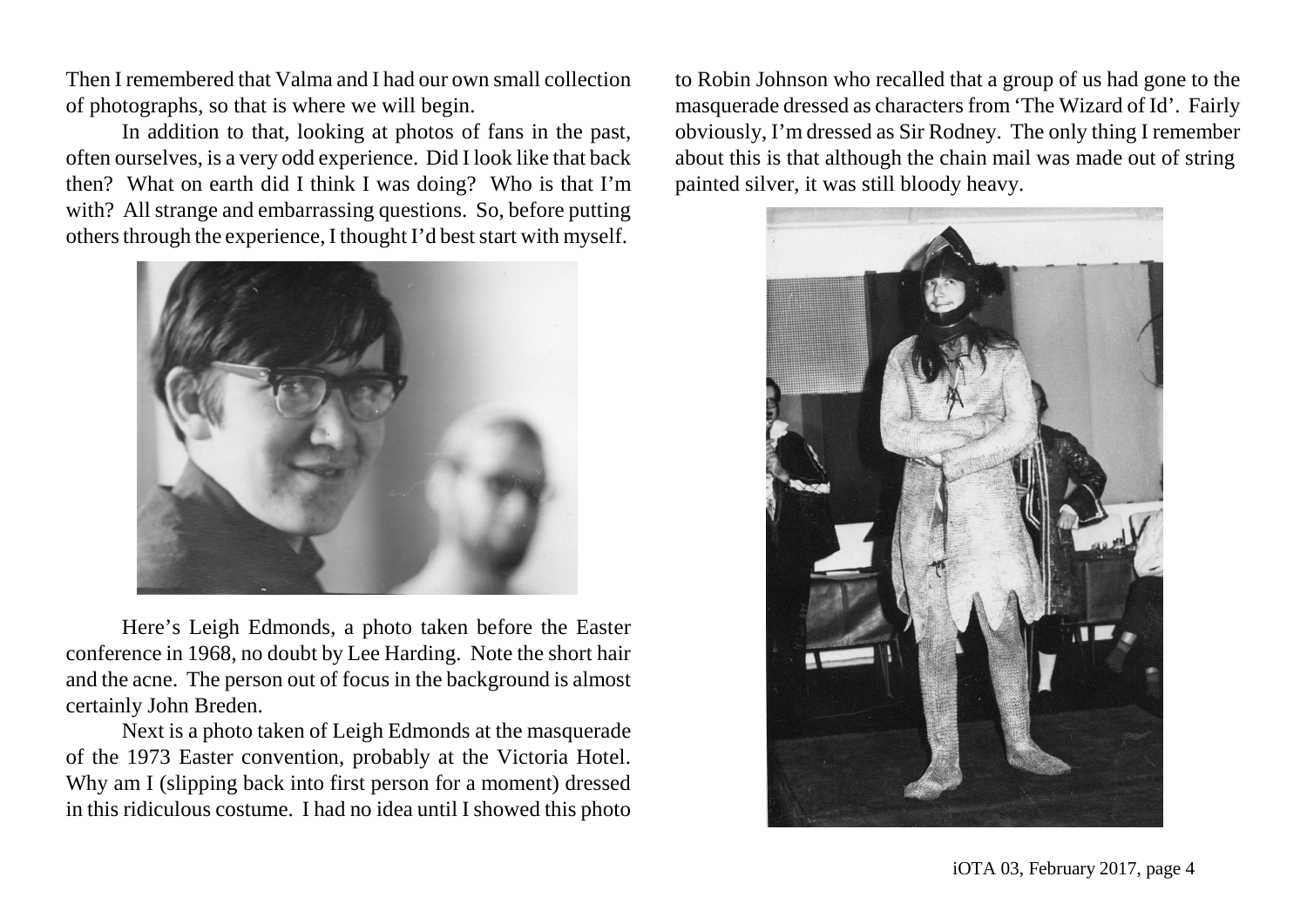Finally, and I only intend to do this once and only for me, just so you will know what I look like these days should you happen to see me in the street, here is a picture of me giving a talk to a bunch of civil aviation enthusiasts this past December. (Not so photogenic, eh? That's why I'm so small in this photo.)



## Futurian Society News - 1940

If you ever wondered what happened at meetings of the Futurian Society of Sydney before the war here's your chance to find out. In the seventh issue of *Futurian Observer*, published by Bert F Castellari & William D Veney in April 1940, and transcribed for efanzine by Kim Huett, is a report of the seventh meeting of the society, which seems to have become quite stroppy at times. The Futurian's reputation for organization and not getting along seems to have been established early on.

The seventh meeting of the Futurian Society of Sydney was held on  $17<sup>th</sup>$  March, at 2.45 pm. Present at the opening were - Miss Roma Castellari, Ronald B Levy, Neville Freedlander, Vol Molesworth, WDV [William Veney] & BFC [Bert Castellari]. The Russell brothers arrived a quarter of an hour late, while Ralph A Smith managed to be present for half-an-hour only owing to other business ... Discussion was upon the best 5 stories of 1939, but owing to the unrestiveness of certain parties, had to be postponed ... Elections were held and resulted in William Veney as Director, and Bert Castellari as Secretary. Ralph A Smith announced his prospective member was away on a vacation and would not be back until next meeting ... Eric Russell displayed 'The New Adam' just arrived ... Ted Russell's quiz was most bothersome and provided a keen

contest between the rival teams ... Eric Russell's team eventually triumphed over that of the Director ... Miss Roam Castellari and Ralph Smith held a serious discussion on various aspects of illustrating ... Molesworth's proposal that a Club Library should be establishedwas hotly debated and eventually carried by 5 votes to 3 ... Levy became librarian ... The roundrobin story proved interesting despite side-tracking by certain parties ... Meeting adjourned at 5-30 after the most strained and unsettled ever held ... After the meeting, members broke company. Director stated that future outbursts would be stamped out ... Secretary endorsed statement.

# We Heard From

#### **Darren Maxwell writes:**

More than anything I would dearly love to see a chronological timeline of those early years relating to the clubs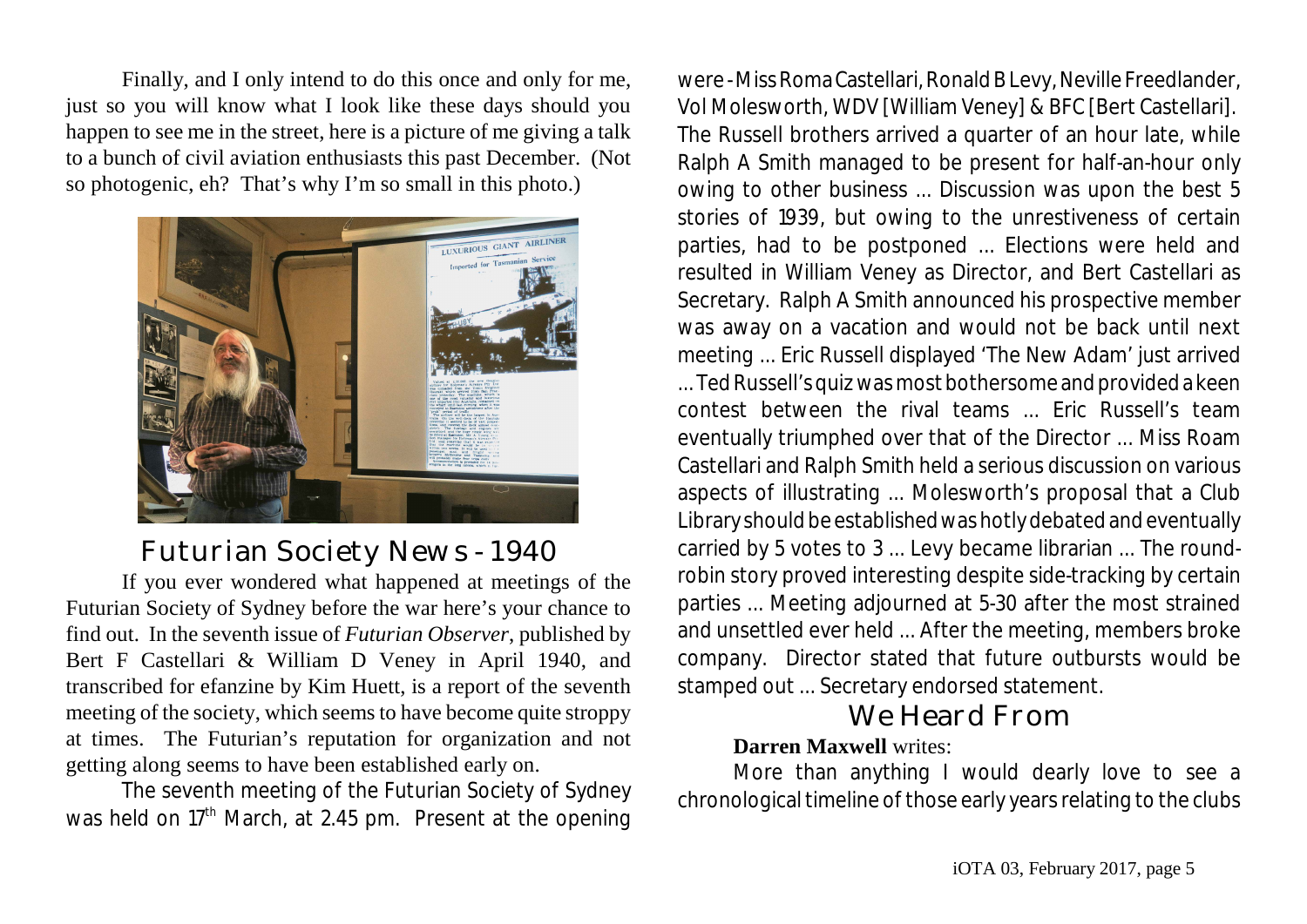and conventions. For example there is mention of FSS existing in the late 1940s, but when did it start and when did it end? I know a lot this information may not be available - as you mention in your text - but gee it would be great to know just to satisfy personal curiosity.

You're right, Darren, a chronology would be excellent, and I'm working on one. The trouble is, already it's 25 pages long but there is so much minute detail, on the one hand, and so few of the important events, on the other, that it's not yet in a state fit to publish. One thing the chronology does tell me is that the Futurian Society of Sydney was created at a meeting on 5 November 1939. Before that there was almost certainly a chapter of the Science Fiction League in Sydney from around June 1935, but details are more than a little vague, at the moment at least, and it seems to have expired by the time the Futurians started. As to when the Futurians finally called it a day, if they have? Somebody out there might know.)

Also I just need to ask, what does STF stand for as I noted it was referenced on a few occasions?

A fair question Darren since I sometimes use terms that are probably old fashioned in today's world.

'Stf' isshort for 'Scientifiction', the term invented by Hugo Gernsback back in the mists of time to describe what we now call 'sf' or 'science fiction'. The old term passed out of common usage around 1930 (so Fancyclopedia II tells me) but won't die and still keeps popping up around the place. In my case it is mainly a matter of muscle memory (not that I have muscles that remember before 1930) because I started using 'stf' some time in the 1960s and even when I try to type 'sf' these days it comes out as 'stf'. So, I guess it's become a bit of an indulgence and I'm sorry but you're just going to have to bear with me on this quirk when it pops up.

**Chris Nelson** wrote with a couple of comments on iOTA  $02:$ 

Re "Phil Glick" on page 8. No, it was Phineas, nicknamed 'Bluey' in true Aussie fashion because of his red hair.

"Howimportant was this magazine trading..." on page 9. Graham Stone and others commented on this, noting that it was a major draw due to the scarcity of overseas magazines during the war and for some time afterwards. Later, as magazines became easier to obtain (from those, including Vol Molesworth and Dave Cohen, with the initiative to contact US fans for them) the draw diminished.

Thanks for the correction on Bluey Glick, Chris. I'm always happy to be corrected on details like this.

Your comments on magazine trading makes me think that I must give some more consideration to the effect that the embargo on importing US magazines in the 1940s and 1950s had on Australian fandom and science fiction. I recall that pulp magazines did well at conventions here in the late 1960s and I picked up quite a few issues of *Thrilling Wonder Stories* which I later, and sadly, sold.

#### **We Also Heard From**

Helena Binns, Martin Dunne, Bruce Gillespie, David Grigg, Gary Mason, Sean McMullen, Roman Orszanski and Robin Johnson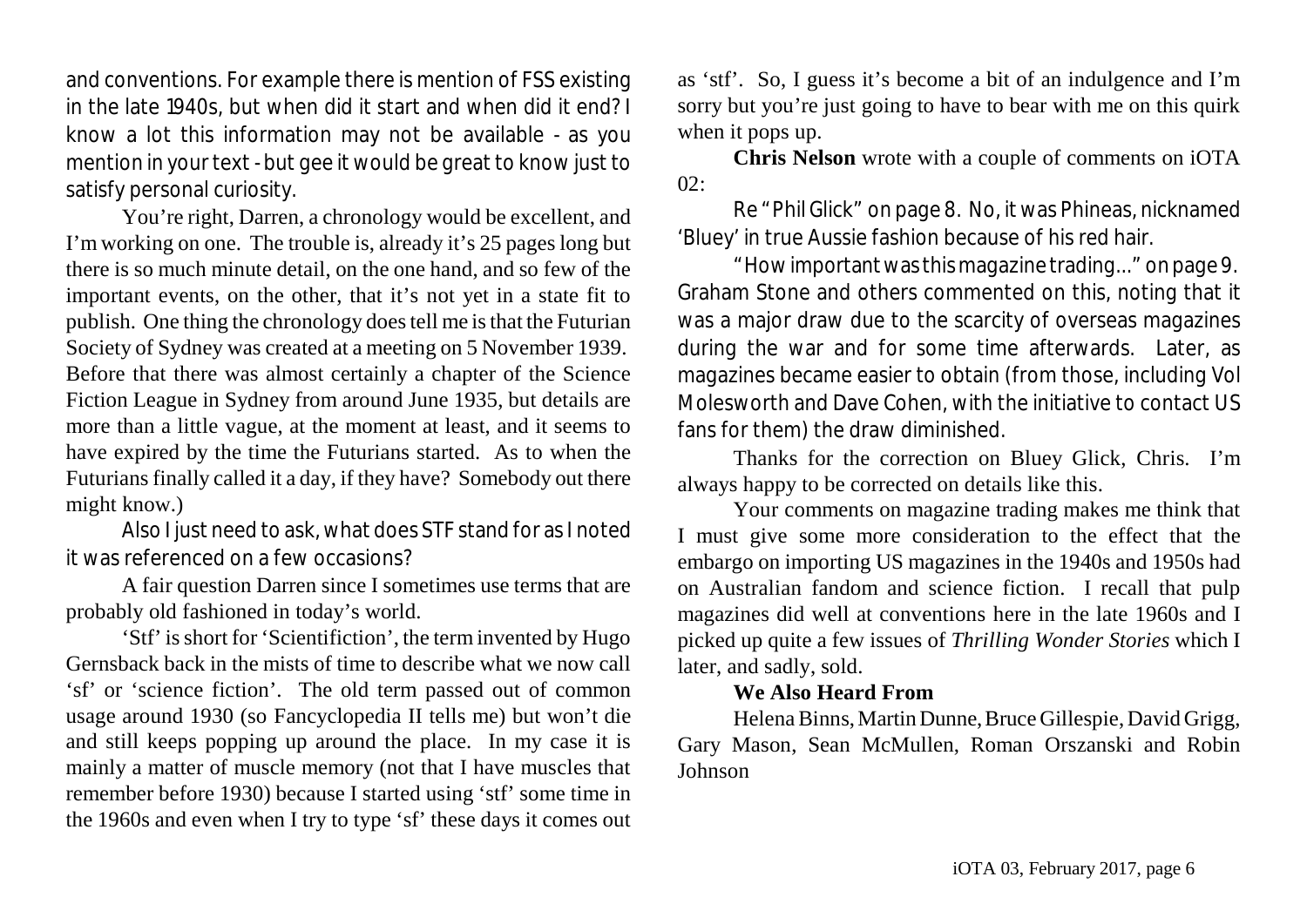# A Big Dollop of Fannish History

Occasionally I come across items in old fanzines that are themselves articles on the history of Australian fandom. Two that come to mind are Vol Molesworth's 'A History of Australian Fandom 1935-1963' that was reprinted in several issues of Ron Clarke's *The Mentor* and Lee Harding's 'I remember AFPA' that was printed in *Boys Own Fanzine* and more recently in John Foyster's *eFNAC* which you can find online at efanzine.com.

This article was first published in *Etherline* 46, a special issue produced for the 1955 convention held in Sydney, 18-20 March 1955. I had the feeling that this has since been reprinted somewhere and I find that it was reprinted in *Amphipoxi* 8, an American fanzine produced by Bill Pettit in 1968, pages 5-12. There is a copy in the National Library of Australia in the John Ryan (of happy memory) Comic Collection.

## PREWAR FANZINES IN AUSTRALIA

## W D Veney

Every now and again you willread an article by one of the deep thinkers in our ranks on the subject of amateur publishing. One such writer will say fanzines are a fine thing and help fandom a lot. Immediately some equally deep thinker will jump to the nearest typewriter and say fanzines are a bad thing, and cause no end of trouble. I'm not going to buy in on that fight. I do know, however, that a large percentage of the Australian fan population read and enjoy fanzines. I also know that fanzine editors get a lot of enjoyment out of producing their brainchildren. I think you'll agree fandom would be a very dull place without them.

Perhaps the first Australian attempt at producing an amateur publication devoted to science fiction took place at Randwick School, Sydney in 1937. Several of the students were caught up in the first flush of discovering the US professional magazines. Two, Bert Castellari and I, had been on the staff of the regular class magazines and decided to try a private one of our own. It wasn't intended to be anything more than an outlet for our writing and illustrating efforts. But that didn't quite work out.

SPACEHOUNDS, as we called our magazine, was a hand printed weekly journal with a circulation of one. Bert Castellari was editor, and I was associate editor. It was intended to be handed around for general reading under the watchful eye of one or other of the editors. We didn't think more than a handful of other students would be interested.

Within a couple of weeks it had a following far beyond anything visualized by either of us. As son as each issue appeared, it started on a round of readers that often took three or four days to complete before getting back into our anxious hands. By the seventh or eighth issue, it received official recognition by going into the staff room. (The opportunity, by the way, took the form of congratulation to Bert for his energy, and severe criticism to me for my spelling.)

SPACEHOUNDS lasted 10 weekly issues, and a 'quarterly' before falling victim to examinations. However, it had a profound effect on the thinking of the science fiction circle and made us realize quite a lot of people could be reached by medium of even a small periodical. We were agreed that this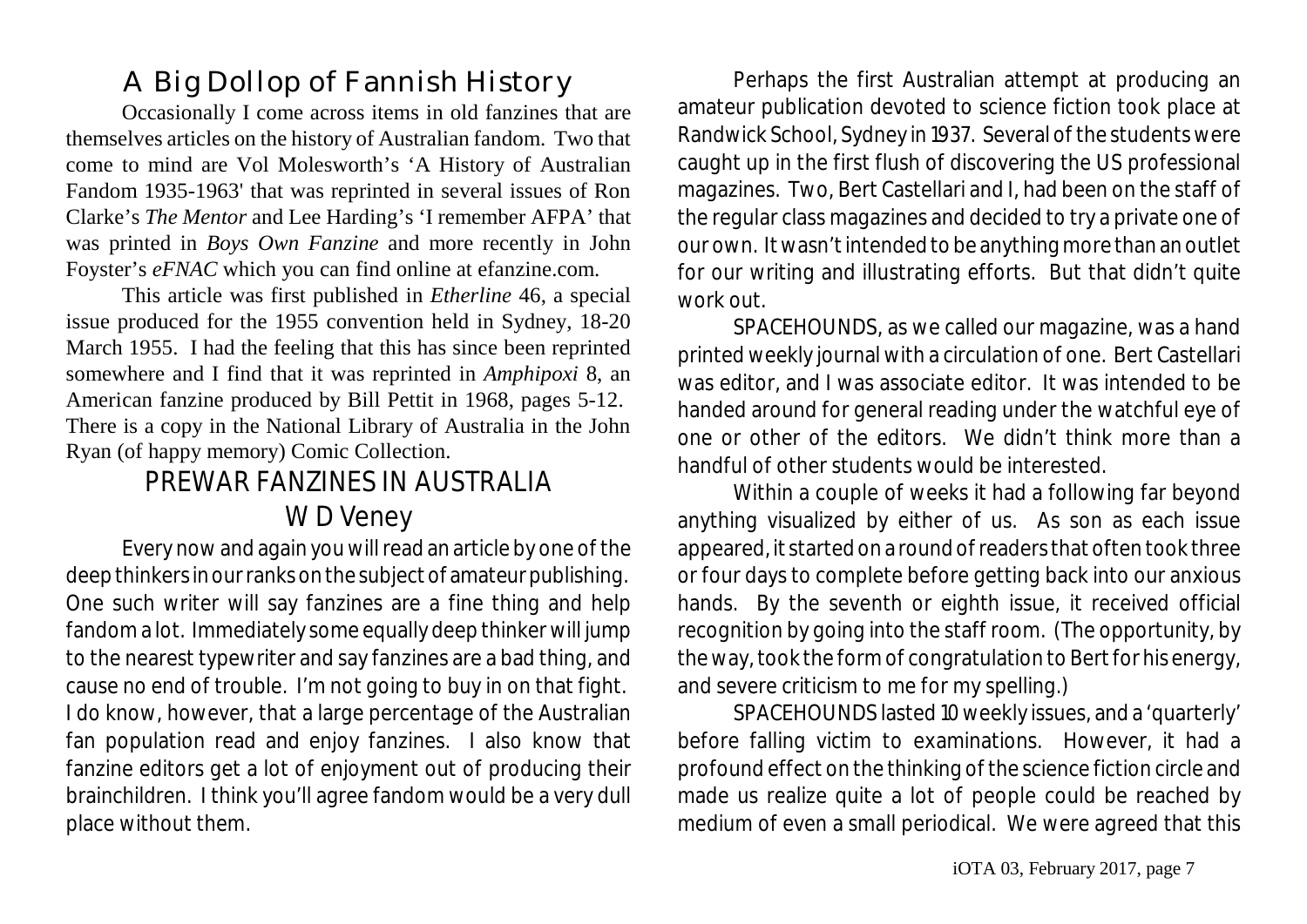wasn't the end of our publishing efforts.

1938 was final examination year for the Randwick readers so there wasn't time for any more experimenting. There was much talk about magazines, particularly after Eric Russell and his brother, Ted, became known to us as fans. I had known both of them for many years, but only introduced them to science fiction about this time. It wasn't exactly my fault. Both contributed many good ideas and entered into the spirit of fandom. We laid plans for 1939 and letters sent to AMAZING so as to appear on the Australian market when we were over the examination hurdle.

In January 1939, we had our first contact with US fandom. Harry Warner Jnr, prominent fan at the time and editor of SPACEWAYS, noticed Bert's name in the reader's column of one of the professional magazines and dropped him a letter. Shortly afterwards he sent a copy of SPACEWAYS. The impression it created when it arrived was terrific. We'd never imagined an amateur publication had such possibilities and our thoughts turned to how we could emulate it.

Our opportunity came when Frank Flaherty, a non-fan, offered to do our typing and duplicating. The three most active readers, Bert, Eric and I, were to do the collecting of material and general editorial work. For juniors on junior pay, it was a big job, but we went about it as efficiently as we could under the circumstances. We didn't have a clear idea what wewanted other than a name - AUSTRALIAN FAN NEWS.

Before we could get started, John Gregor of Adelaide brought out his SCIENCE FICTIONREVIEW. The firstinformation

we had about John was the announcement appearing in the Science Fiction League section of TWS [Thrilling Wonder Stories]. This also carried information that John was the editor of Australia's first fan magazine. Eric Russell made contact with him and John later entered into a short but furious correspondence with several Sydney fans.

SCIENCE FICTION REVIEW eventually arrived in Sydney. It was a sixteen page octavo effort done by hand and produced on a hektograph. It didn't impress us very much at all. We lost touch with John after this as he joined the Army. To add to the confusion and make locating him even more difficult, he had used the pen-name 'John Deverne'. Years later, when I was in Adelaide, I spent many fruitless hours going through the South Australian electoral roll looking for the name 'Deverne'. I thought that he probably had some relations who could help me.

After a lot of trouble AUSTRALIAN FAN NEWS finally appeared. The first issue was dated May, but it didn't get in the mails until August. It was to have been a twelve page foolscap bi-monthly. The problems involved made us realize we had attempted too much, so our further activities were to be much more limited. This didn't apply only to AFN. We were trying to organize a national club and a local club, as well as maintaining contact with America and bringing out the magazine. A mighty effort when you remember our oldest fan was only 16.

Even before AFN posted, we decided on our next step. Eric, Ted, Bert and I, had a serious discussion on fandom generally. Eric wanted to try a small magazine that wouldn't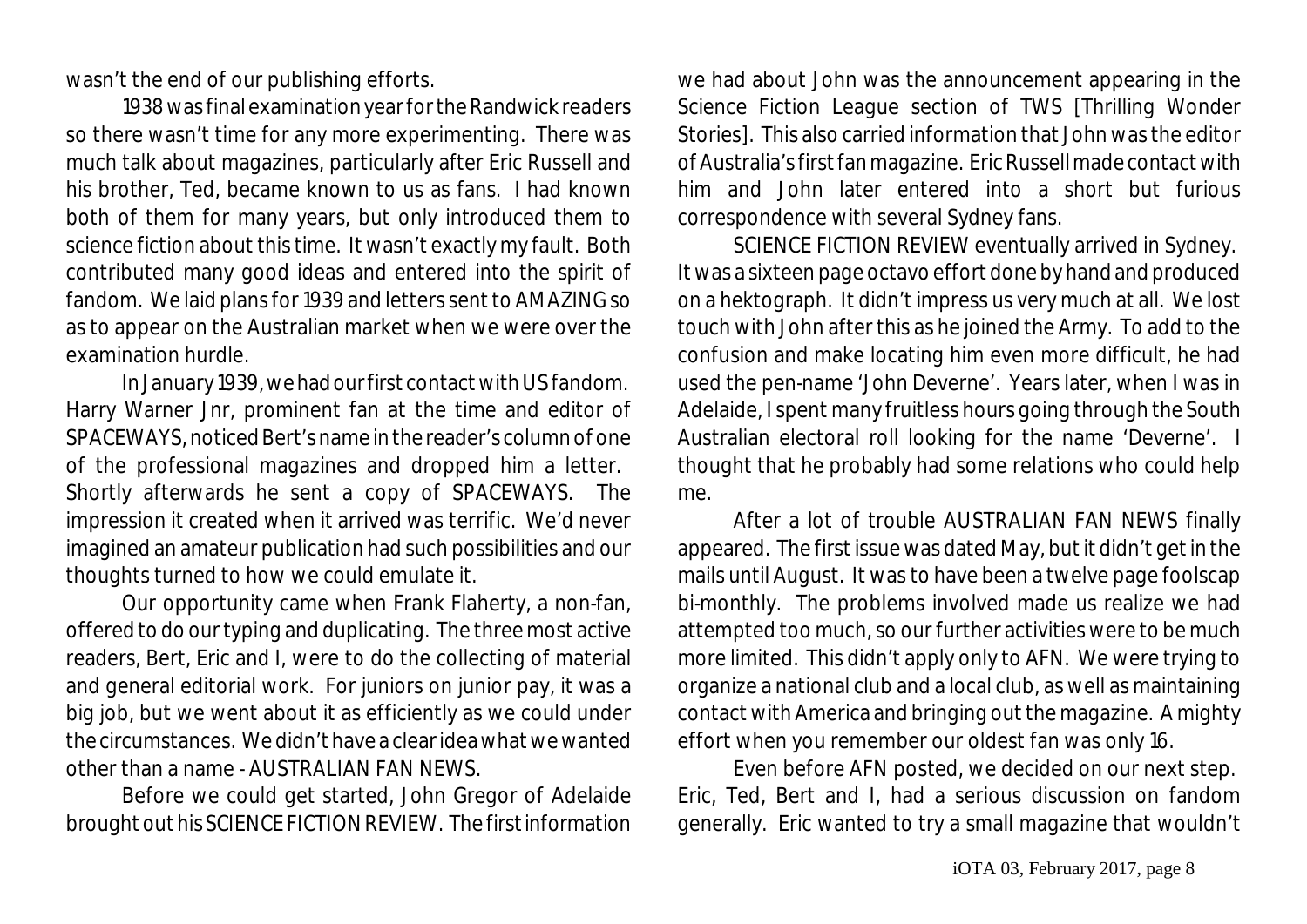cost too much or be too much trouble to produce. I wanted to get started on organizing a local club. We weighed everything and agreed that the best thing to do would be to try one thing at a time. Eric had the clearest idea of what was wanted so we marshaled our efforts behind him.

Eric and Ted went to work and in October the first issue of ULTRA appeared. It was a carbon copied twelve page typed magazine featuring articles, fiction and general news. Circulation was about thirty. The whole thing was produced on a shoestring and looked it. We were very proud of it, mainly because we had kept faith with our overseas friends. Also, the cheapness of production ensured that we - or rather the Russell brothers - could produce a second issue.

Vol Molesworth had become known to us in the early part of that year and gradually gravitated into our circle. He was a ball of energy and couldn't quite see the reason for our slowness in many matters. To his credit, he swung into line with the rest of us and helped with our various projects, particularly the very pressing problem of keeping contact with America. However, when ULTRA appeared and the local club had been established, he started making plans of his own.

His LUNA appeared in December. It was almost a second issue of AFN in many ways and had the same format. There were improvements in layout and a more fannish approach to the subject of science fiction. Also, Vol was able to display his natural journalistic ability giving LUNA a sense of continuity no other fan publication had achieved until that time.

December also saw the second issue of ULTRA. It

appeared in much the same form as number one, but vastly improved in layout. Eric had already made plans for the third issue to be duplicated so this was the last of the carbon copied issues. He announced that a new fan, Ralph Smith, had joined the staff as art editor and we could expect illustrations as soon as duplicating details were finalized.

Bert Castellarihadwatchedthe developments during this period without taking a leading part. He had helped Eric Russell with ULTRA, Vol Molesworth with LUNA and had been a tower of strength to me in getting the club going. Even before the end of 1939 he started making plans for his own. Without telling anybody what he had in mind, he studied the US fan publishing field, and discussed the subject with several American fans. Late in December, he took me aside and outlined his plan for FUTURIAN OBSERVER. It was to be a single foolscap sheet duplicated on both sides and appearing every two weeks. Bert thought that the most important thing about a magazine of this type was that it appeared on time. Eric Russell was aiming for perfection with ULTRA and Bert would aim for regularity with OBS. I suggested to Bert that it would be almost impossible to keep up a regular fortnightly schedule because of non-fan matters, but he was determined to go ahead. After a great deal of discussion I agreed to join him as co-editor. We told Eric Russell and Vol Molesworth what we had in mind and both said they would help us all they could.

The first issue of FUTURIAN OBSERVER appeared during January 1940. From then on until February, 1941, we never missed an issue. There was much criticism on bad duplicating,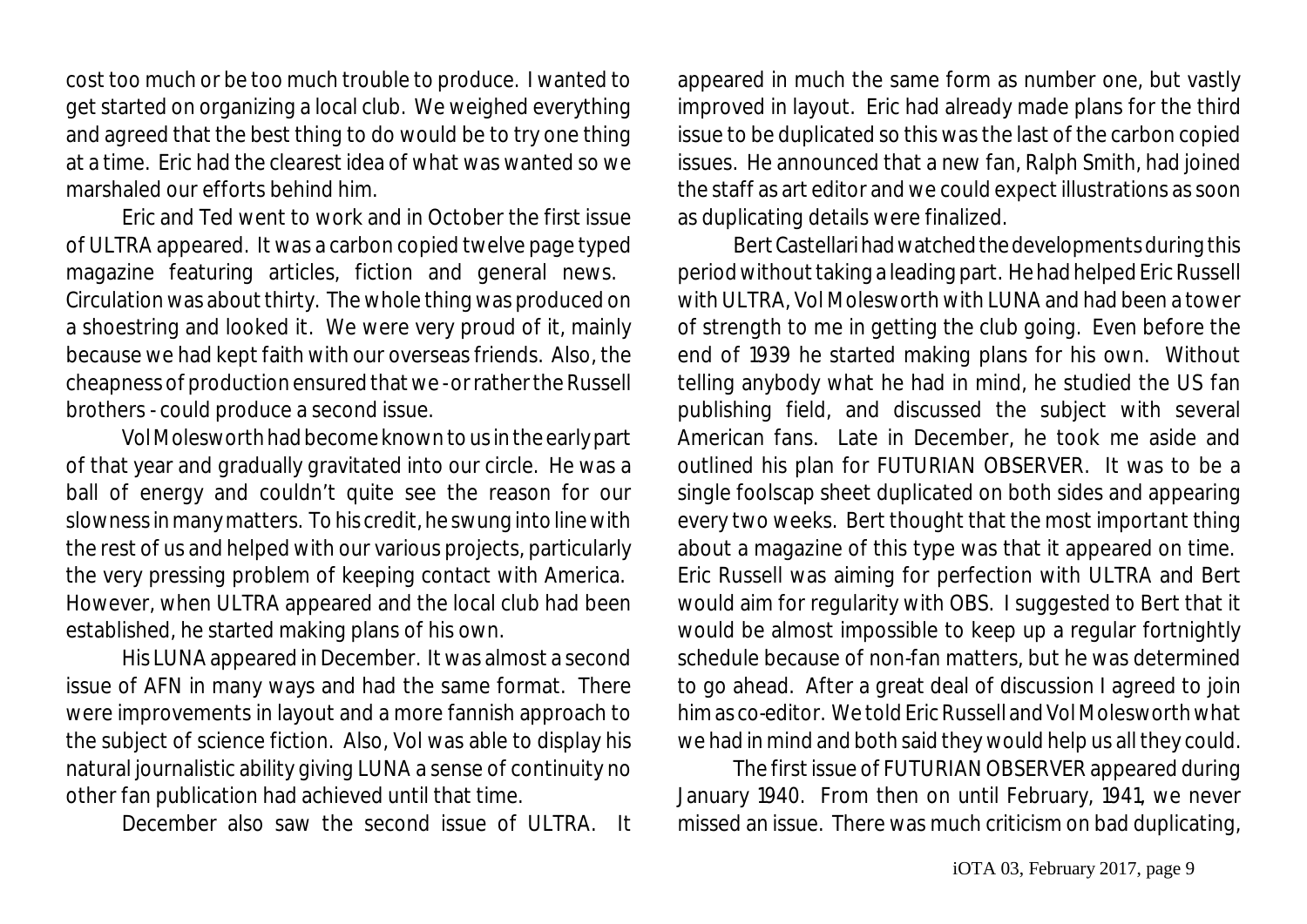typing errors, grammatical errors, spelling errors, and general untidiness, but it didn't worry either of us. We made regularity the watchword and if it was the difference between a deadline and a dictionary, the deadline always won. Webrought out OBS for our own satisfaction and it was more by good luck than good management that other fans liked it. Eric and Vol stood by us in the teething stage, both with material and know-how.

So the first quarter saw the fan publishers of Sydney setting out on their respective tracks. LUNA went through some startling changes and numbers two and three appeared in a quarto format with only eight pages. ULTRA appeared in February in a nice new quarto format complete with illustrations. FUTURIAN OBSERVER, presenting its version of the news and preaching the cause of the local club, rounded off the picture. We were all justifiably proud with our mags.

In the second quarter of 1940, there were some more startling changes. Vol dropped LUNA and brought out a new one, COSMOS. Now, in looking for copy, he stumbled on one of the periodic storms-in-a-teacup that have continuously dotted fan progress and dressed it up into a full scale feud between Eric and me. He reported it as the event of the year. This was moonshine. We certainly had spat words at each other, but both regarded the whole thing as a private disagreement. Castellari was still on the best of terms with Eric, and I still managed to get along with Ted Russell. No word of the disagreement appeared in either ULTRA or OBS. Both Eric and I wrote to Vol to deny the report.

The outcome of it all was that COSMOS started out under

a cloud. Vol had intended it to be a letter mag in the tradition of the American IMAGINATION but never managed to dispel the suspicion that he had some deeper motive. There certainly was a need for a magazine of this type to let Australian fans get to know each other better. Vol's slick journalism and good natured digs made Eric and I overlook the earlier mistake, but we never quite relaxed when writing for him.

COSMOS started out as a six page tri-weekly, reduced itself to a two page bi-weekly and finally blossomed out into a 'LUNA-ised' version with anything up to sixteen or so pages. It didn't stick to any set editorial policy (in fact it even changed editors for a couple of weeks!) despite periodic statements by Vol. COSMOS had a rather unique reputation amongst the Sydney fans. It was the only fan publication that successfully managed to tread on the toes of everybody.

It was about the middle of the year we saw AUSTRA FANTASY, the Melbourne fan magazine. Warwick Hockley, its editor, was unknown to any of us and we were very surprised when we first heard about it. The first issue, a small carbon copied one with an undisclosed circulation. Wog, as Warwick was then known to us, never did let on how many he distributed. It had the usual fan fiction, articles and news. We were very enthusiastic, mainly because it opened up a newfield of fan activity. The fact that it was sloppy in comparison with the Sydney publications was discreetly overlooked. When the wheel turned and some Sydney mags were sloppy in comparison with his, Wog was equally discreet in overlooking our shortcomings. The enthusiasm of Wog's letters made us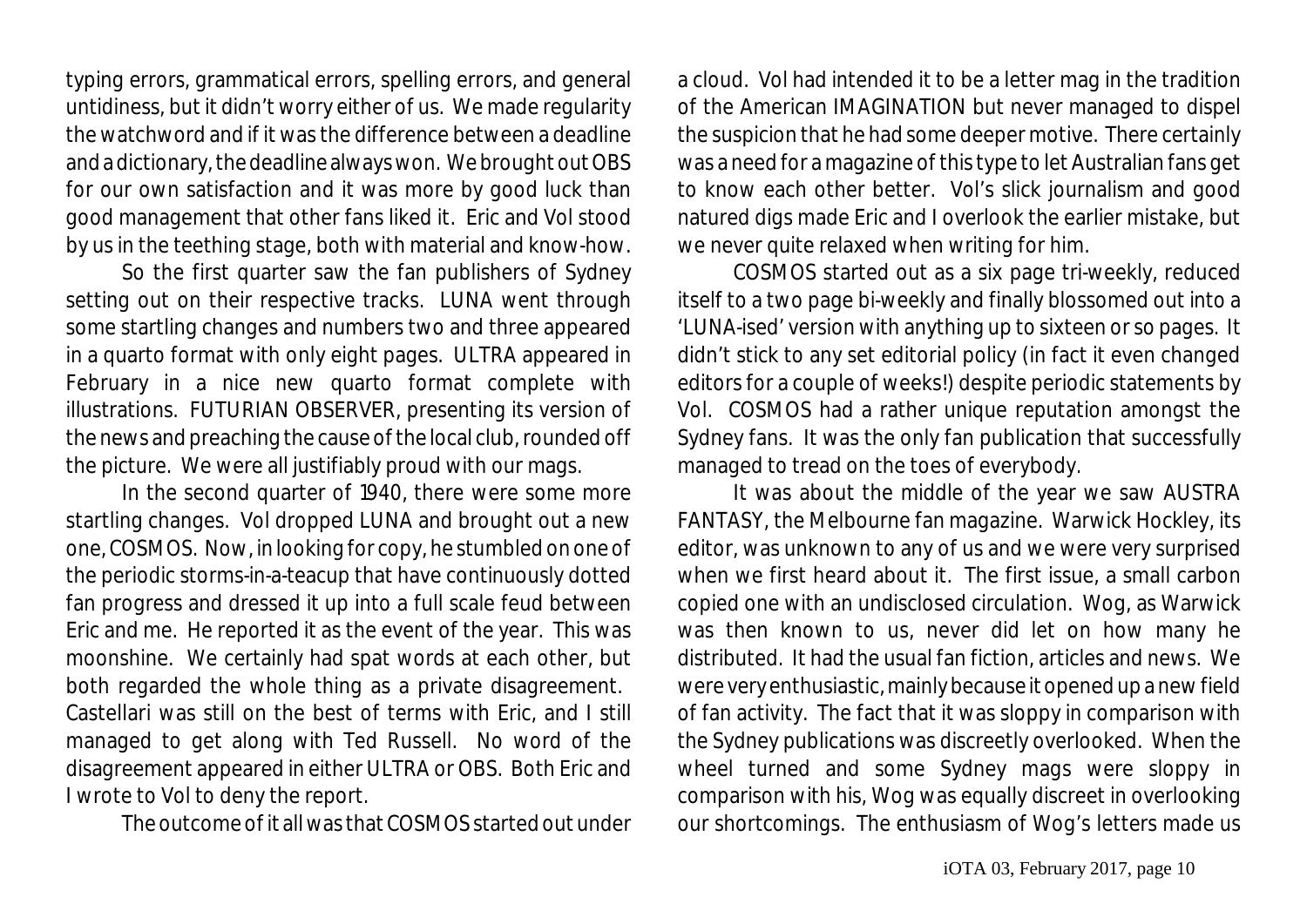realize we had located a fan of the most active type. Being outside the center of fan activity didn't affect AUSTRA FANTASY very much. Wog suffered the usual difficulty any fan editor [has] in getting material at first, but gradually he managed to get a back log of both articles and fiction. Once he had this, he was in a position to demand a certain standard from his contributors. This in turn made the contributors spend more time in polishing their material and that whole magazine improved in quality.

AUSTRA FANTASY will always be remembered for its climb to the top of the fan popularity ladder. The second issue appeared in September. It was hecktographed. The third issue was dated December and was duplicated with the usual black and white. The fifth issue was blaze of color with four or five colored inks being used in the duplicating process. Even the most conservative fan could find little fault in the Melbourne magazine.

In August1940, six Sydney fans combined their talents to produce ZEUS! This was to be the 'balanced' magazine, giving equal prominence to both fan and professional activities. The first issue was a sixteen page one, and immediately threw out a strong challenge to the leading magazine of the day, Eric Russell's ULTRA. However, the fact that it had six very interested fans on the editorial committee proved a hindrance rather than a help. ZEUS! had the unusual experience of having no less than two second issues! Two of the editors brought out an issue that was duplicated and immediately dubbed 'official', and another two came out with their version, which was

hecktographed and dubbed 'pseudo'. This state of affairs existed until the fourth issue. The 'pseudo' folded up and its editors assisted with the official, although never actually coming on to the editorial staff.

The final publishing venture of the year was again from Melbourne when Wog Hockley produced his MELBOURNE BULLETIN. This was an 'all sorts' with no set policy or publishing date. When some fan in Sydney became frantic with worry over an impending collapse of something or other, then he generally dashed a short article or letter off to Wog to see if anyone else was losing sleep.

ULTRA continued to appear on a bi-monthly basis all through 1940 and was recognized as being Australia's No 1 fan publication. It was duplicated from February onwards. Many of the best known fans had their first published works in Eric's magazine. Chas Mustchin wrote an article that ran for three issues, Colin Roden submitted the first of his dry, humorous stories, Bruce Sawyer, under his pen name of L Vague De Damp, appeared as both artist and authors, and David Evans and Wog Hockley, and other, also contributed. In addition, the better knownfans such as Vol Molesworth and Ralph Smithdeveloped their talents under the watchful eye of Editor Russell and before the critical audience that constituted ULTRA's readers. The anniversary issue in October ran to thirty odd pages and presented material from just about every well known fan.

By the beginning of 1941, American and British fandom had realized that Australian fan publications were here to stay. The encouraging but condescending reviews that appeared in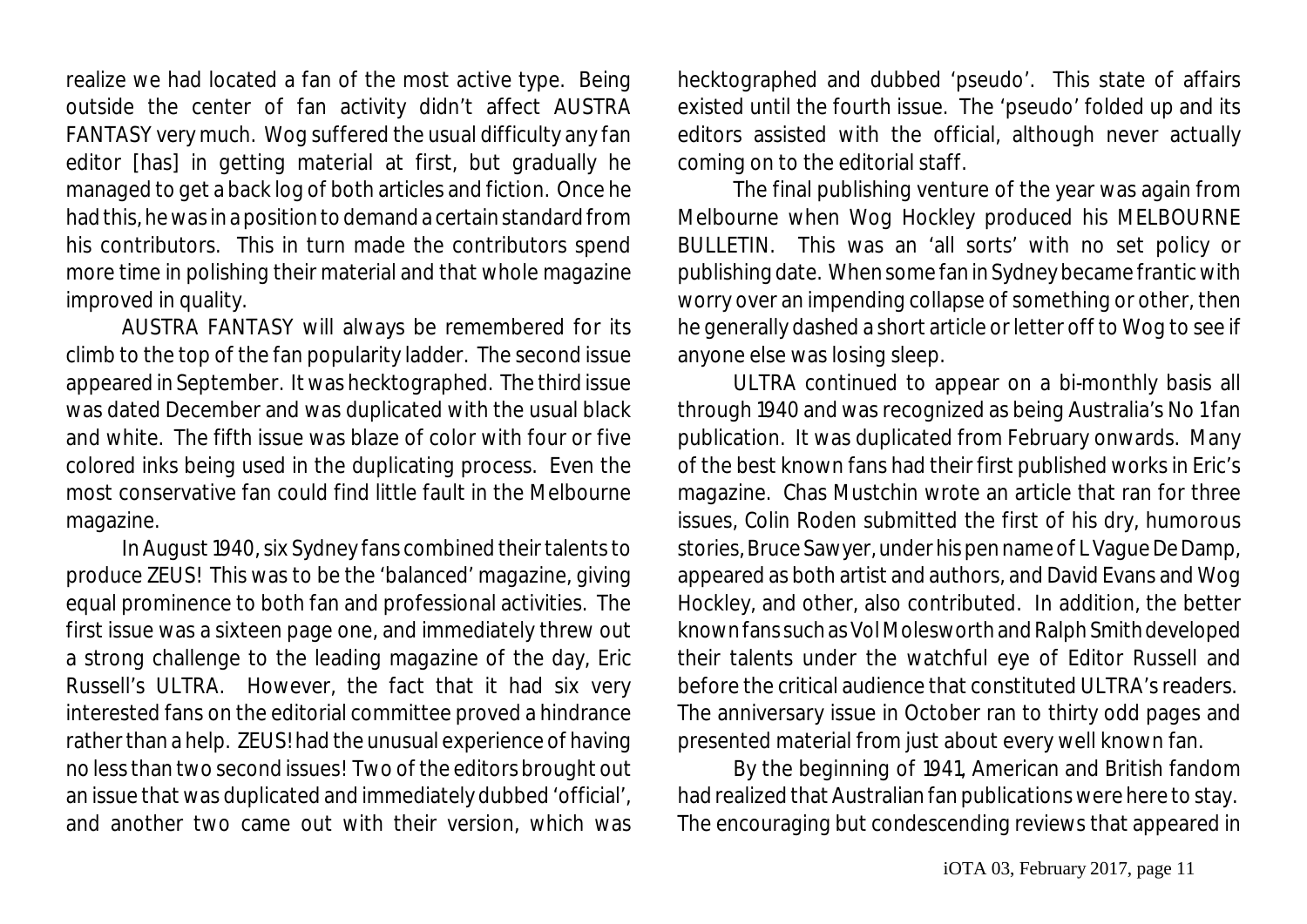overseas publications turned to unqualified praise as the tiny Australian fan community continued to expand and improve their magazines. The regular FUTURIAN OBSERVERshowed we had stability, the controversial COSMOS showed wewere much the same as fans in the rest or the world, whilst the bigger magazines, particularly ULTRA, but also AUSTRAL FANTASY and ZEUS! showed we aspired to greater and higher things. MELBOURNE BULLETIN hadn't made any impression, butit was later to fill the gap between FUTURIAN OBSERVER and COSMOS.

Time out for an explanation. As I said before, I don't want to buy into any fights, but it has always been my contention that the reason fans produce these magazines was for the satisfaction of sitting [on] the editorial board (if such existed) and having some say in production. I do not believe power was the prime motive. Rather I'd say a desire for recognition, an outlet for energy, but mainly a great big hunk of ego boo. It was the fun of being editor, rather than the lust for being dictator, that started these magazines going and the pride in the work turned out, that kept them going.

The first half of 1941 opened up very well. ULTRA developed a style that set the standard for the rest of Australia. ZEUS! came through its difficulties and under the capable editorship of Ron Levy and Bert Castellari started to concentrate on fan fiction. Noel Dwyer and David Evans contributed outstanding items of a serious nature, whilst Bruce Sawyer, under his tag of L Vague De Damp, gave us some good belly laughs besides keeping the egos of the would-be great in a suitably deflated condition. FUTURIAN OBSERVER had a change when Ron Levy replaced me on the staff and it became 'irregular' instead of bi-monthly. Vol Molesworth seemed to be in doubt and after attempting a new venture called TELEFAN, abandoned the publishing field altogether. In Melbourne, Wog Hockley quietly but systematicallyimproved AUSTRA FANTASY besides turning out MELBOURNE BULLETIN.

Don Tuck of Hobart had been known to us all for some time, and had contributed to both Sydney and Melbourne magazines. We all knew Don was an enthusiastic collector, but nobody ever thought he had plans for entering the publishing side. Therefore, it was with very great surprise that it was learnt in Sydney that Don, with the assistance of several of the Hobart readers, had plans for a magazine. Within a week of the news reaching Sydney, Don's magazine PROFAN turned up. The speed and efficiency of the Tasmanians quite took our breath away even though we learned that Wog Hockley had been helping in an advisory capacity. The first issue was favorably received everywhere.

PROFAN - meaning 'pro' and 'fan', not 'for fan' - lasted three issues and featured the usual articles and fiction. Coming into the field at the time of so many other fan magazines, Don had much difficulty in getting good material. He kept at the mainlanders however, till he received his share of the quality efforts being turned out at the time. Each issue was an improvement on the last, so it is difficult to see just where PROFAN would have ended up if it hadn't been for the war cutting short its career. As it was, Don and his Hobart Helpers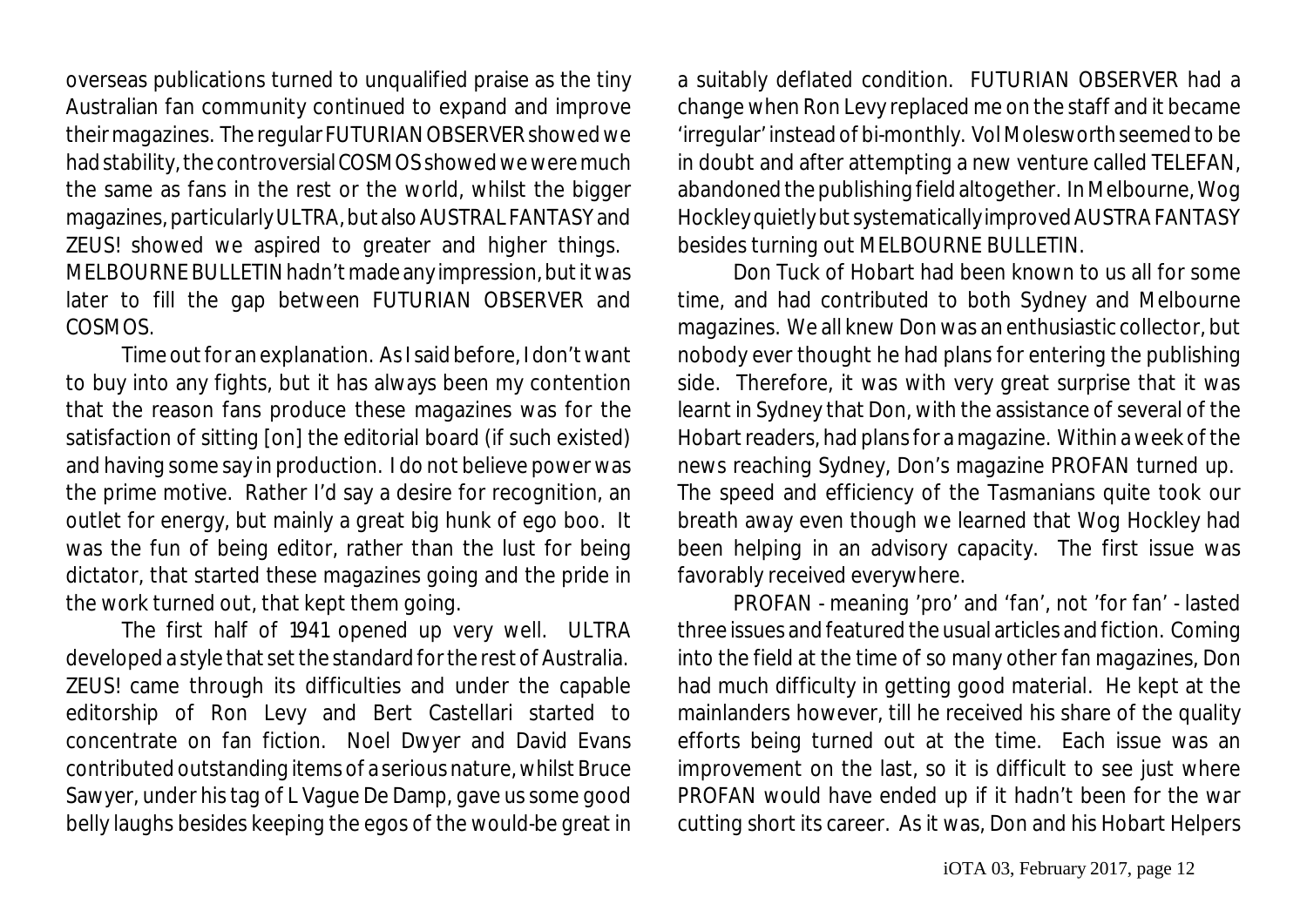did a great job under the circumstances.

The high water mark of fan publishing in Australia occurred during the second half of 1941. The necessary 'firm base' had been provided by the comparative newcomer, Colin Roden, who taught us older fans a thing or two with his SCIENCE AND FANTASY FAN REPORTER which appeared as a regular weekly for 34 weeks - and never missed an issue! He presented news and views on both fan and professional matters in such a way that even the most touchy couldn't take offence. He 'scooped' all the other magazines in such a gentlemanly way that the other editors actually enjoyed seeing the news appear first in Colin's magazine.

The second anniversary of ULTRA appeared in October with fifty pages, including printed inserts. As with the first anniversary issue, just about every fan in Australia was represented but the improvement in quality of the material made this the show-piece of Australian fandom. Everyone expected the effort would exhaust the Russell brothers but the December issue appeared, although late, and showed the dependable team would still set the standard.

AUSTRA FANTASY appearedonanirregular schedule, but roughly quarterly. Wog, practically alone in Melbourne, was doing a tremendous job and every issue was a blaze of color. His art work was undoubtedly the best in Australia. Artists Ralph Smith, Bruce Sawyer and Ted Russell all submitted their best work to Wog, and he certainly showed it to advantage. MELBOURNE BULLETIN was overshadowed by its bigger companion, but was still widely read and enjoyed.

ZEUS! aimed at the fan fiction market all through 1941. However, it did blot its copybook by printing the FSS minutes. Both editors had resigned from the FSS, and it was in particularly bad taste to dip into the muddled and murky past of that organization to find copy. (An odd aspect of this incident was that active Futurian Vol Molesworth called for action against Roy Levy and Bert Castellari, yet continued to support them with material. Ex-Futurian foundation Director myself, refused to contribute any material for ZEUS!, but maintained the most cordial relations with both editors). ZEUS! was at its best during the latter part of 1941.

FUTURIAN OBSERVER, after a long absence, came back to the fold. The editorial attitude also went through a dramatic change. Instead of being 'anti-fandom' in outlook, Ron Levy and Bert Castellari jumped on the band wagon of cooperation and supported the Third Sydney Science Fiction Conference which looked like being the best gathering ever attempted in the Southern Hemisphere. It was, however, still very anti-FSS. The Hobart magazine, PROFAN was finding its feet and a place for itself in the scheme of things.

Then came Pearl Harbor. The entry of Japan into the war destroyed Australian fandom and with it, fan publishing. There was a sense of anti-climax in the manner in which one fan publication [followed] the other in closing down its activities. Within a couple of months, ULTRA, FUTURIAN OBSERVER, AUSTRA FANTASY, ZEUS!, MELBOURNE BULLETIN, SCIENCE AND FANTASY FAN REPORTER and PROFAN were nothing more than pleasant memories. It was all so sudden. It just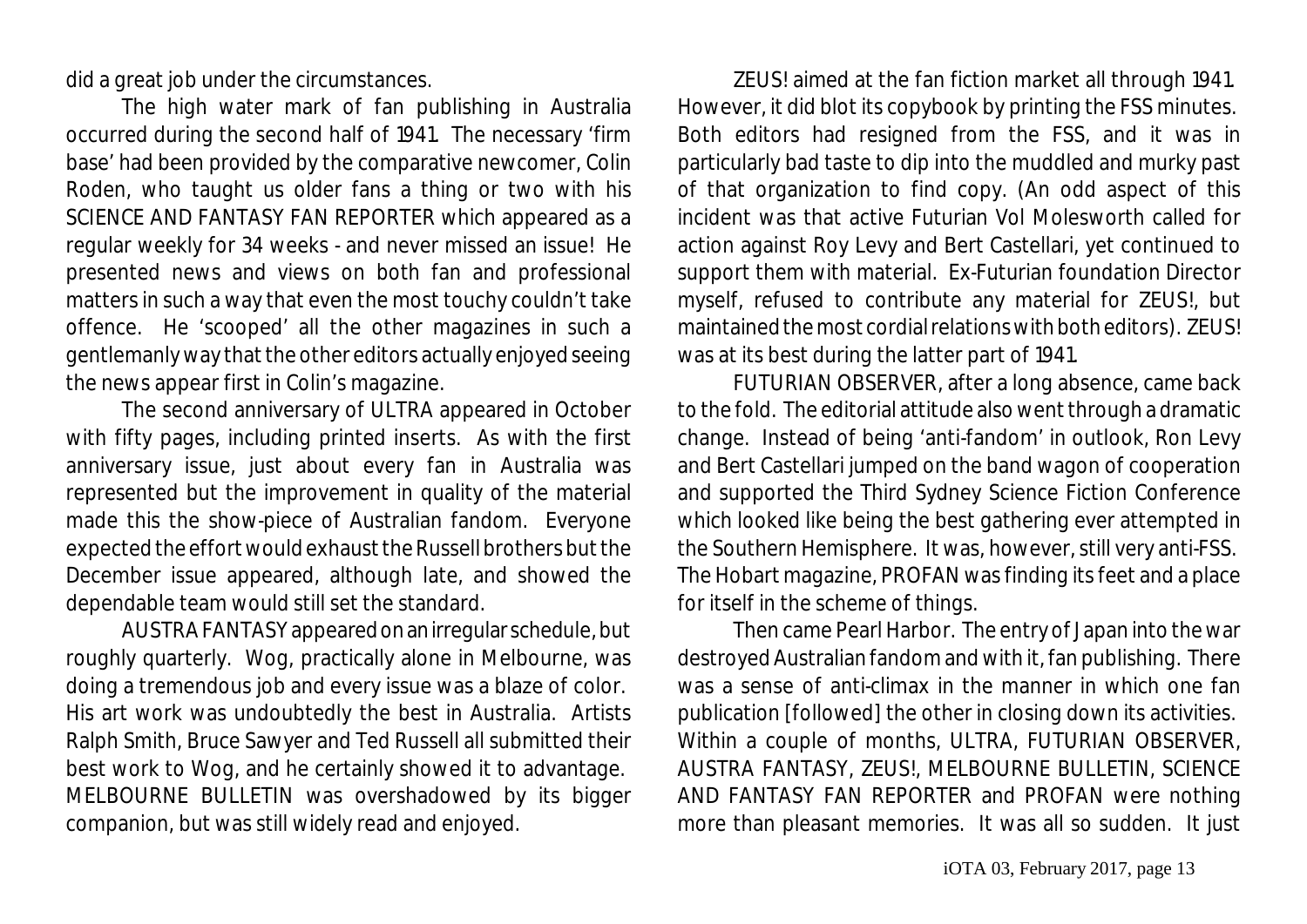didn't seem right.

In summing up, the efforts of the fan publications had a tremendous effect on the expansion of Australian fandom. They made mistakes and lost of them. However, they were brought out for personal enjoyment and the enthusiasm of all concerned should make even the most critical observers view them with tolerance. They contributed a vital part to that youthful period we now call pre-war fandom.

W D Veney

#### What's Going on in Sydney, 1954?

As you can tell from some of the contents of this issue, I've been going through old issue of *Etherline* over the past month. Hence another contribution from Ian Crozier. This one is of particular interest to me because it gives a first hand impression of what fans in Melbourne thought about what was going on between fans in Sydney and suggests some of the reasons that fandom in Sydney seems to have begun to finally disintegrate around this time. In the next issue of *iOTA* there will be a response, also from *Etherline*, to the event of that 1955 Sydney convention, if I remember.

#### VIEWPOINT

An interesting document arrived in the mail last night from Sydney. Titled THE STONE REPORT; NO SYDNEY CONVENTION IN 1955.

Now this fascinated me. As far as I can remember, it was moved and carried 22 votes to 14 that the North Shore Futurian Society was to be responsible for the organization of the 1955 Convention. Of course, I may be mistaken in this assumption, so I checked with the other Melbourne fans who were present, and, strangely enough, they had the same feeling. According to this document, it was felt that too much time was being taken up in the Organization of Conventions, and the Futurian Society of Sydney would like to devote a year or so to the benefit of said Society. If my memory served me correct, it was stated by a member of the Convention committee that the organization of the 1954 Con took up no time of the FSS, it being on the shoulders of Mr Judd. Of course, again I might be wrong ...

The theme throughout this document seems to be against conventions. Why, it doesn't state ...

Then further on, it's all for Conventions, as long as they are not in Sydney. We interstate fans are flattered by the charming remarks made about us, butI'm sure we will all agree that at the moment, Sydney is the only center in Australia with the numbers and active fans enough to run a Convention. Of course, if they DON'T want to be sociable about it, then we'll leave them to their eternal bickering. It seems to me that the oldest center of fandom is suffering from senile decay.

In the last paragraph of this extremely interesting document, it was intimated that Melbourne did not want a Convention in 1955. This couldn't be further from the facts. Don't bring us into your quarrels. We like it peaceful.

Melbourne fandom, through the Chairman, Bob McCubbin, wished the NSFS [North Shore Futurian Society] all the best, and promised them all the support we could give them. It was stated that Melbourne did not want the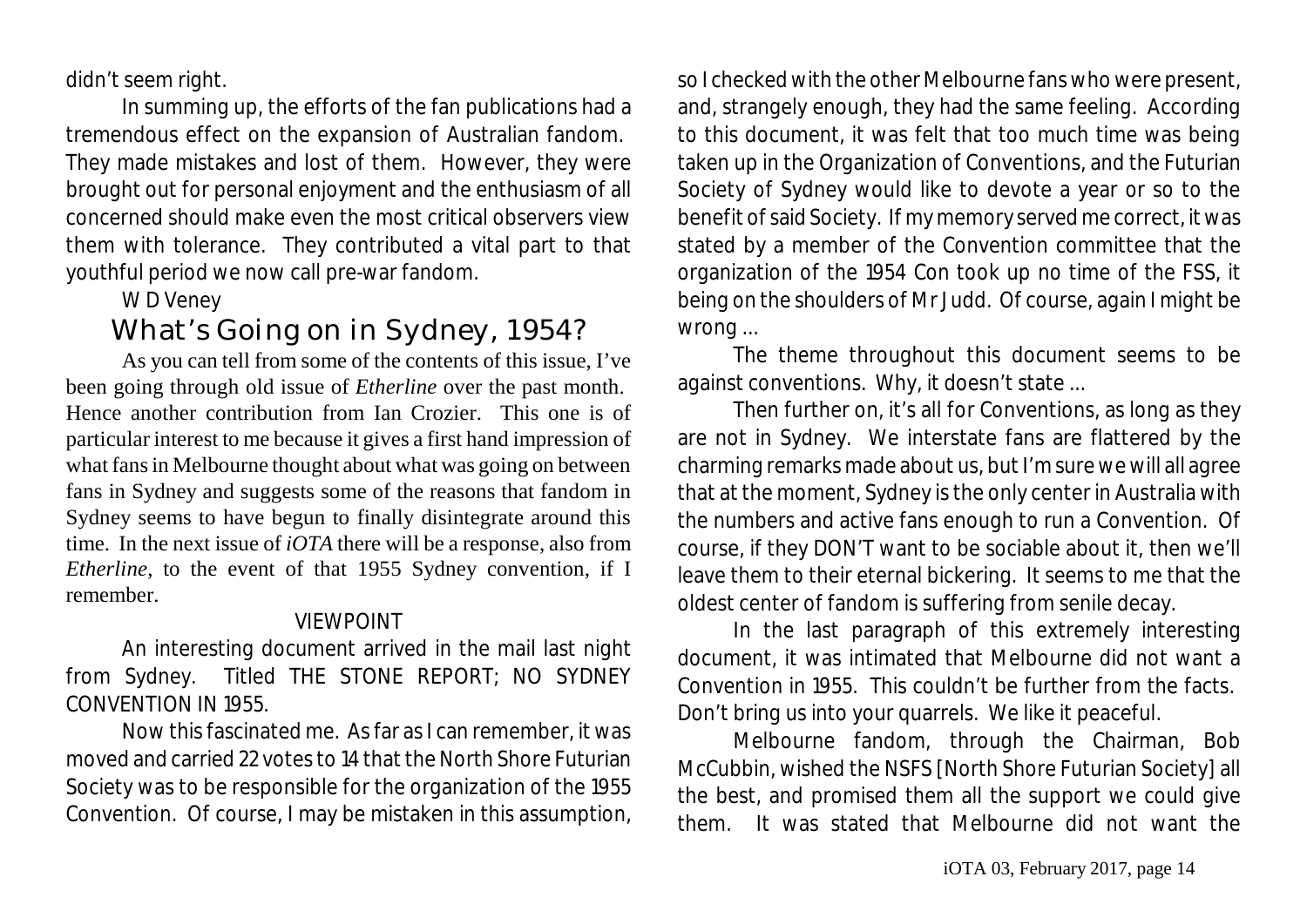Convention in 1955, but to try and put it over that we didn't want any Convention to be held in 1955 is just laughable.

And that's what this document is getting in Melbourne laughs - of every variety known.

It seems to me that it is a poorly done attempt to widen the ridiculous rift between certain faction in Sydney. Why, I can't imagine. Everyone with an ounce of nouse should be trying to heal it.

From the results of the FSS elections in an attached sheet, this certainly lowers what dignity the aforementioned society had left.

All I can say, is a remark which I made in ETHERLINE referring to Melbourne.

You can take it whichever way you like.

GROW UP, SYDNEY!!!

Ian J Crozier.

(Etherline 33, p.21)

#### Time Travel Fanzine Review

**Telepath 1**, edited by Arthur Haddon, 4 Douglas Street, Waterloo, NSW, available for 1 shilling or 20 cents, December 1951.

One of the things that makes this fanzine interesting is that it appears to have been printed on Vol Molesworth's letterpress printing press that he bought around September 1950 and used under the name 'Futurian Press'. The result of this printing process can look very good but the set up to get that look is about the most time consuming way of doing the physical work necessary to publish a fanzine. Each letter on each page has to be

#### **EDITORIAL**

Like a Phoenix from the ashes. Sydney fandom has once more risen from the depths of inactivity.

TELEPATE-5

For many months past only four fans have been active. To these four the revival may be conditad.

G.B.Stone; for his work with Courier and the Australian Science Fiction Society.

N.Solnateff; for his activity as Editor of the first printed fanzine in Australia.

W.D.Veney; for his organization of the 4th Sydney Conference, and his later work on the Futurian Society of Sydney Revival Committee.

V.Molesworth; for excellent Futurian Press publications that have shown fans what can be done with a little skill and patience. He has also established an overseas market for those who are capable of using it.

Fandom owes fans like these a debt that can be partly repaid by our wholehearted support of all Futurian activities.

10:10:10:10:10:10:10:10

#### F.S.S. NEWS

At the 162nd meeting of the Futurian Society of Sydney, member P.Glick was appointed Public Relations Officer.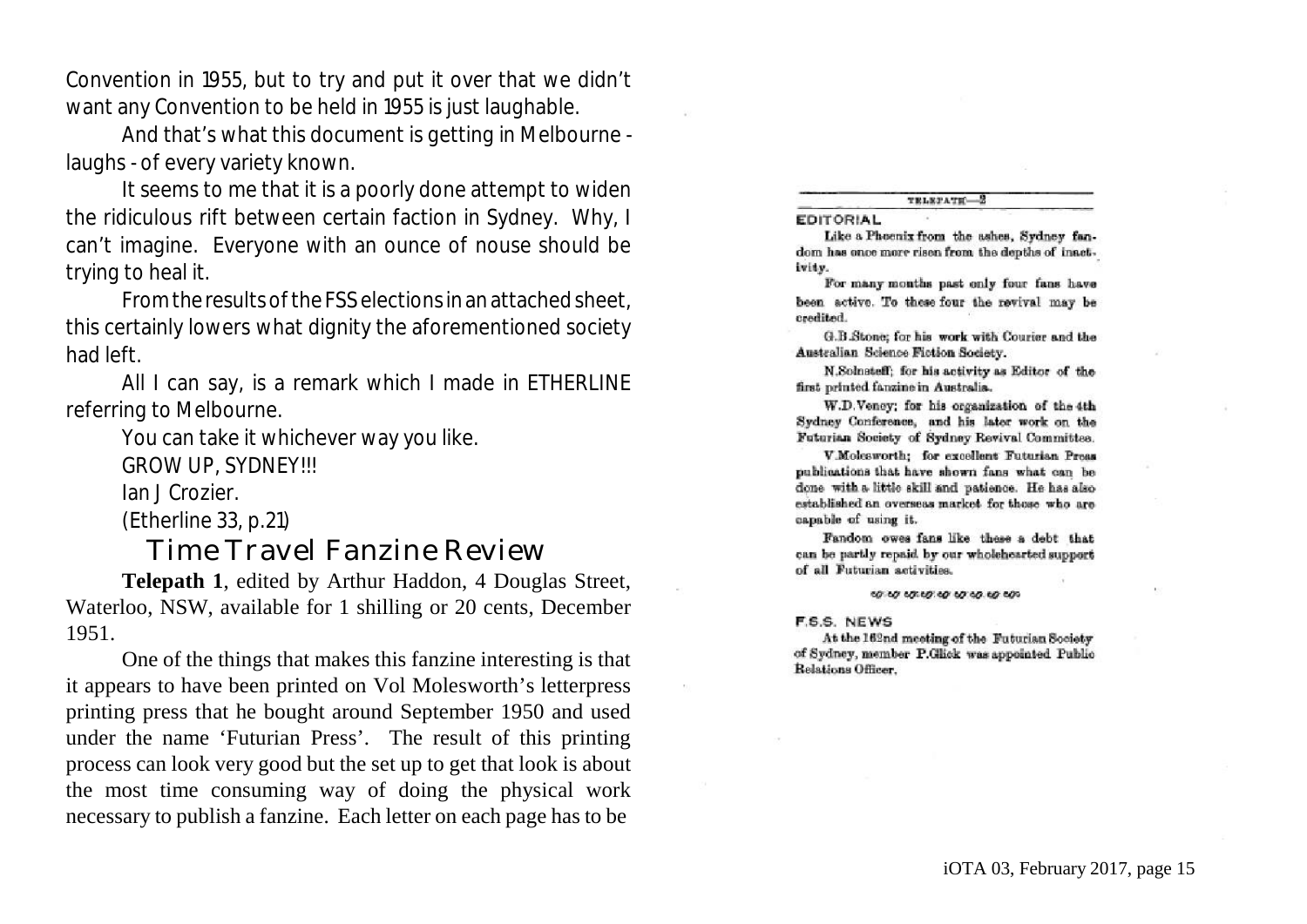taken for a box of type and set in a form so that words, sentences, paragraphs and entire pages have to be built up letter by letter. If we all had to produce our fanzines that way I dare say there would be very few, if any, of them. The result of this effort, however, was considered worthwhile in a period where other forms of reproduction looked far inferior and, to use a word some fans were trying to avoid at the time, amateur. It seems that editor Haddon did not want to go through the same trial again so the second and final issue of *Telepath* was produced in the simpler mimeo method several years later.

This issue is a victory of form over substance in the way that it looks better than it reads. This is because *Telepath* might look good but it doesn't have much to say. There is a brief editorial, a short interview with the editor of the prozine *Thrills Incorporated* by Vol Molesworth, apparently reprinted from *Fantasy Times*, a couple of pages promoting the forthcoming first Australian SF Convention, a one page proposal about a book buying scheme, a reprint of a 1947 article about Heinlein's thoughts about the possibility of flight to the moon, and a page of trivia. The unfortunate thing isthat the reproduction process made it necessary for the editor to have everything planned out well in advance so the whole issue seems static and lacking in the sense of energy which most of the good fanzines have.

If you like page design that includes a lot of white space you might enjoy looking at a *Telepath*, but it won't take you long to read it or get much enjoyment out of it. Which is a pity because I'm sure Haddon poured a lot of energy into it. The only reason for warming up the time machine to go back and get this one is to make Arthur Haddon feel appreciated for all his hard work.

## Progress Report

Honest folks, it's been like a slat [sic] mine in here. Slave, slave, slave... Crack that whip, etc, etc. (I reckon I'm the hardest boss I ever worked for.) The trouble with history (and probably most brain work) is that there are long periods of work which doesn't seem to add up to much until the project starts coming together. It's called, 'getting on top of the evidence'. More excitement next month, however ...

### To Be Done

The plan is that I'm going to be in Perth from 28 February to 3 March. The excuse for this trip is to take part in the event about fanzines at Murdoch University on Friday 3 March from 4 to 5 in the afternoon in the Hill lecture theater. Jessie Lymn (see iOTA 01) will be the guest speaker and then Grant Stone and I will join her for a panel discussion. Even if you don't mind missing Jessie and I, you know that you can't miss seeing the fabulous Grant Stone in person.

While in Perth I intend to spend as much time as I can in the bowels of the university library collecting as much as I can from the fanzines stored there. With any luck I'll start with those collected by Don Tuck before many of us were born. Of course, if some local fan should come to drag me away to the café for a coffee, that will be permissible under certain circumstances.

## Fannish Get-Together

Eric Lindsay was approaching 70 so Jean Weber told him he had to organize a party to celebrate. He organized a small do where they live with sausage rolls and party pies but Jean said to him; 'Not good enough. Do better!' So, with some conspirators